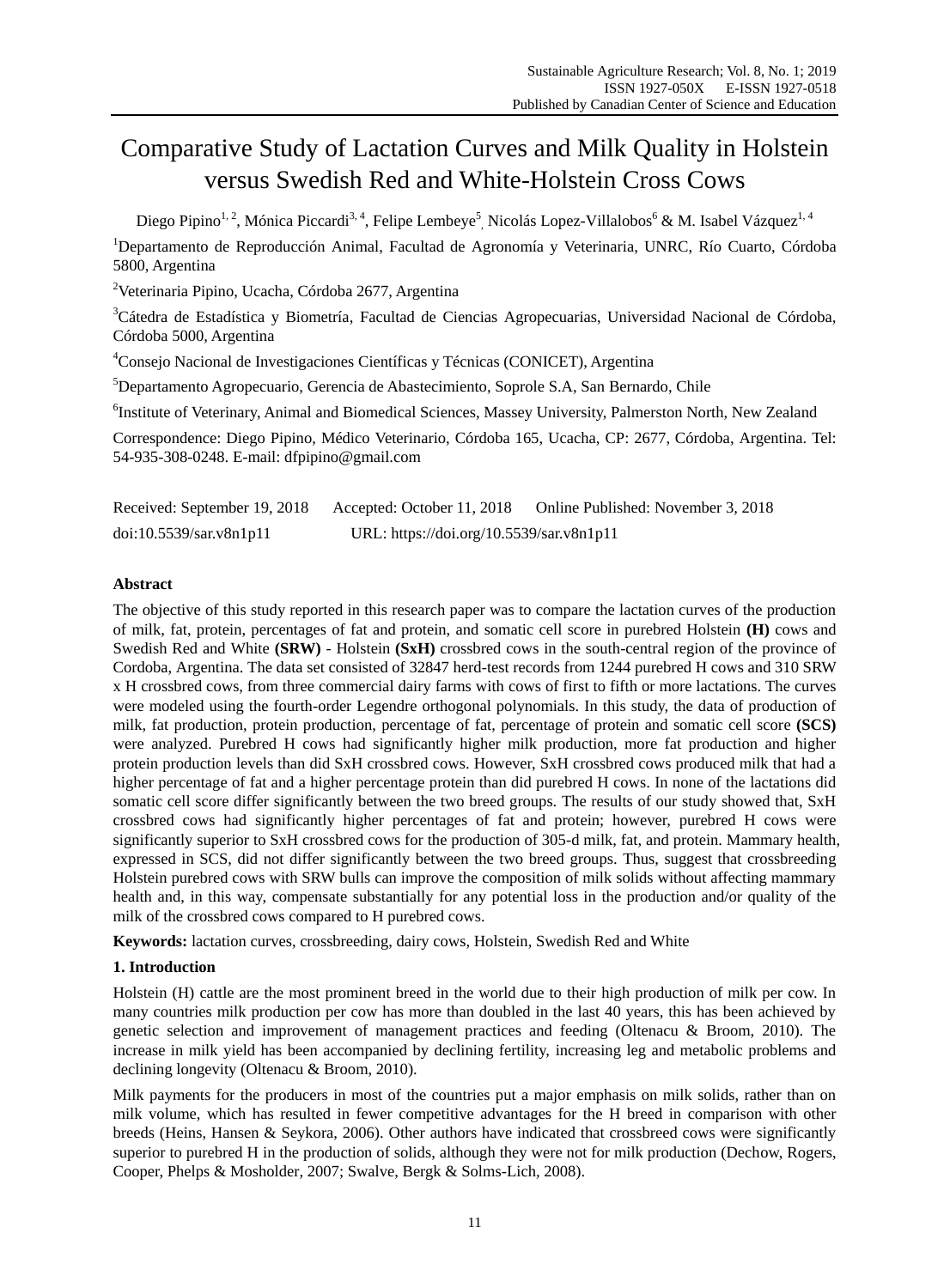Improvements in fertility, calving ease, longevity, and milk composition have been cited by dairy producers as reasons for crossbreeding (Weigel & Barlass, 2003). Somatic cell count **(SCC)** is a reliable indicator of the health of the mammary gland (Schukken, Wilson, Welcome, Garrison-Tikofsky & Gonzalez, 2003). Numerous studies have documented the importance of crossbreeding in the dairy industry (Fohrman, McDowell, Matthews & Hilder, 1954; Rincón, Schermerhorn, McDowell & McDaniel, 1982; Touchberry, 1992). Recently, Heins and Hansen (2012) have demonstrated that crossbred cows had lower SCC than did purebred H cows.

The potential for raising the profitability (López-Villalobos, Garrick, Holmes, Blair & Spelman, 2000; Coffey, Horan, Evans & Berry*,* 2016), fertility (Auldist, Pyman, Grainger & Macmillan, 2007), and longevity (Harris, Holmes, Winkelman & Xu, 1996) in commercial dairy herds has driven the interest in crossbreeding. Heterosis (or hybrid vigor) from crossbreeding can cause a 6.5% increase in production and at least a 10% increase in fertility, disease resistance, and the productive life of dairy cows, compared to the average of the parental breeds (Hansen, Heins & Seykora, 2005 ). Production and functional traits should be assessed simultaneously so that the total economic merit of the dairy cows, rather than milk production, only, can be evaluated (Heins & Hansen, 2012).

Vance, Ferris, Elliott, McGettrick & Kilpatrick (2012) suggested that crossbreeding is a mating system that is important to all levels of management. The same results were observed in the studies by Kargo, Madsen & Norberg (2012), and Malchiodi, Cecchinato & Bittante (2014). Recent research by Buckley, Lopez-Villalobos & Heins (2014) has clearly illustrated the benefits of crossbreeding, using a range of modern breeds, and in both low-cost (grazing-based) systems and high-input environments such as confined production.

An understanding of the shape of lactation curves is crucial for decision-making in dairy farms (Macciota, Vicario & Cappio-Borlino, 2005) at the population and individual levels (Vargas, Koops, Herrero & Van Arendonk, 2000). Modelling of the lactation curve could be useful to evaluate the effect of factors influencing milk production such as number of days in lactation, lactation number (Silvestre, Martins, Santos, Ginja & Colaço, 2009), the calving season (Catillo, Macciotta, Carretta & Cappio-Borlino*,* 2002), and the level of production (Mostert, Theron & Kanfer*,* 2003).

Given that, in Argentina, most of the dairy cows are H (Demarco, 2010), and that the phenomena described above have been observed in various countries, the possibility of using crossbreeding to improve profitability for dairy producers is important. Thus, our working hypothesis was that crossbreeding can increase the percentages of milk solids, aid in achieving production similar to that obtained from purebred H cows. For our study, we chose the Swedish Red and White (SRW), which originated from the Nordic selection system. This breeding progam emphasizes not only the productive traits, but also emphasizes selection based on health, fertility, and conformation traits (Philipsson, Jansson & Brannang, 1975; Sørensen, Norberg, Peterson & Christensen, 2008). Compared to H cows, SRW cows are smaller, have lower milk production with higher percentages of fat and protein, better fertility, and have a more compact body structure, which satisfies the interests who has an interest in producing meat as a by-product of dairy production, and seeks a cow that has conformation traits that are most suited to their production systems.

The objective of this study was to compare the lactation curves of the production of milk, fat, protein, percentages of fat and protein and somatic cell score in purebred H cows and SRW-H (SxH) crossbred cows in the south-central region of the province of Cordoba, Argentina.

## **2. Materials and Methods**

## *2.1 Data*

The observation and data collection period was from 1 January 2008 to 31 December 2013 (6 yr). We worked with three commercial dairy farms in the area of Ucacha, in south-central Cordoba, Argentina. Dairy farm 1, San Andres (33°57'38, 41"S and 63°30'49, 85"W) had 120 dairy cows, Dairy farm 2, JE Dairy Farm (33°03'33, 92"S and  $63^{\circ}36'14$ ,  $46''W$ ) had 350 dairy cows, and Dairy farm 3, El Arroyo  $(32^{\circ}54'09, 55''S$  and  $63^{\circ}40'41$ , 53"W) had 180 dairy cows.

For more than 20 years, the farms have performed artificial insemination using cryopreserved semen. Before the study began, the dairy farms used the H breed and most of the genetics implemented came from the USA. The cryopreserved semen from the SRW bulls was imported from Sweden, and the bulls were selected mainly for functional traits, with the objective of reducing body size, improving calving ease, fertility and milk quality, increasing the percentage of fat and protein in the milk, and reducing the somatic cell count (SCC). Bulls were not selected for the capacity to transmit high milk production because this trait would be provided by the genetic load from the H breed. The study included purebred H cows (primiparous and multiparous) and SxH crossbred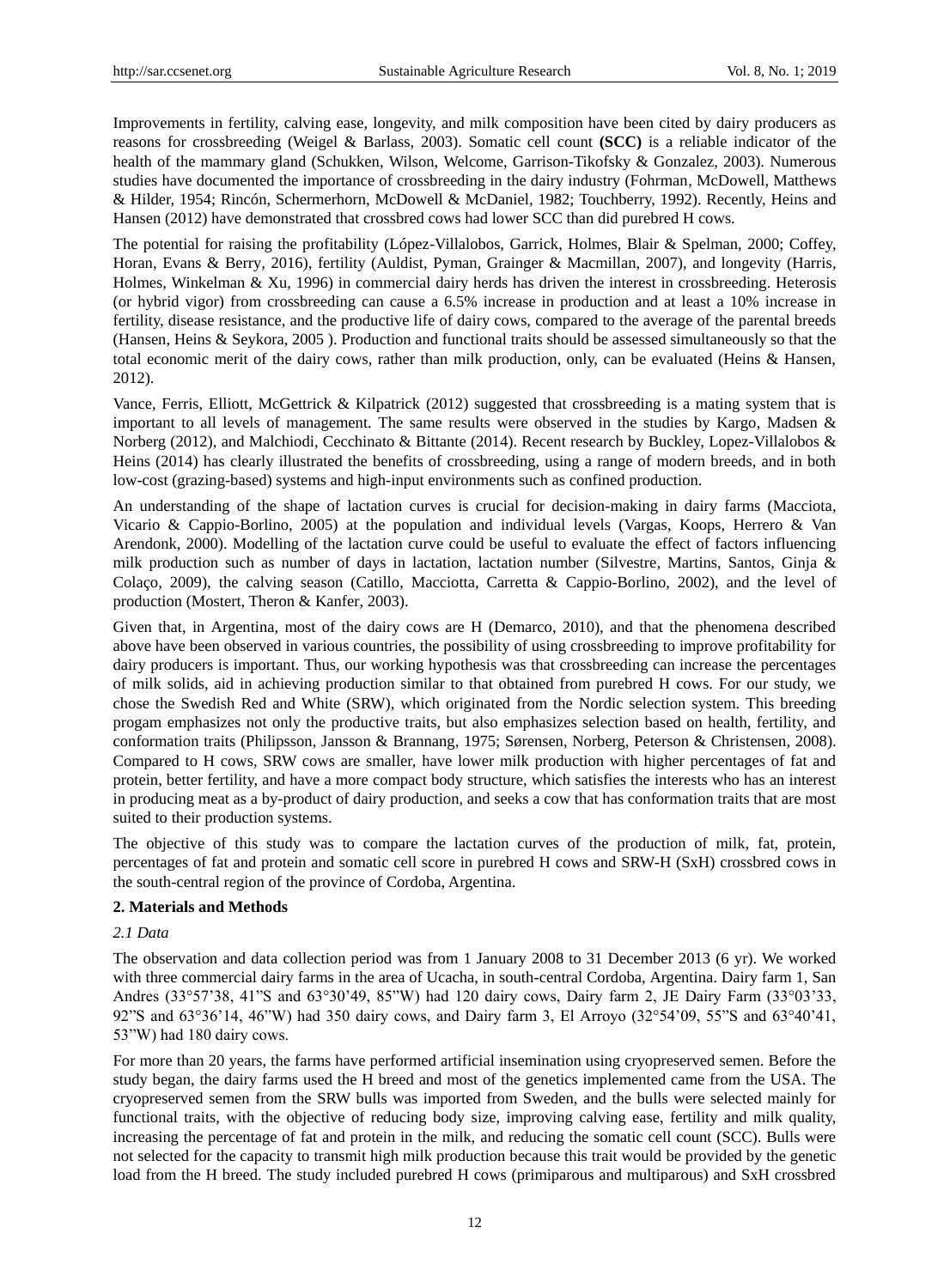cows that had their first calving in 2008.

On each farm, two daily milkings were performed within a semi-stabled feeding system, which was based on alfalfa pasture feeding supplemented with wintergreens and silo corn. In addition, the diet was systematically supplemented with regional by-products, expeller and flours, depending on the time of year. The dairy farms were monitored through weekly visits**.** Dairy controls of two consecutive milkings (morning and afternoon) were performed each month. In the months that milk composition and SCC were analyzed, the samples were processed by the LABVIMA S.A laboratory (Villa María, Argentina). The controls that were performed since the calving date until 305 days in milk **(DIM)** were included in the analysis. When the day of the control was on the day of calving (day 0), in our analysis, the control day was considered day -one.

In this study, the data of production of milk, fat production, protein production, percentage of fat, percentage of proteinand SCC were analyzed. All of the cows that had < 60 DIM were excluded from the analysis, and the data that indicated percentages of fat and protein that were <1 % or >10 % were excluded from the analysis. Somatic cell count (SCC) was transformed to somatic cell score (SCS) as follows:  $SCS = log_2 (SCC)$ .

The data were grouped based on the cow's farm of origin, and the number and year of the calving. In addition, based on the seasonal climate of southern Cordoba, and the distribution of the dates of calving, the data were grouped into one of three seasons: Season 1 (Autumn): February, March, April; Season 2 (Winter): May, June, July; and Season 3 (Spring-Summer): August, September, October, November, December, January. In addition, first, second, third, fourth, and fifth or more lactations were assigned to groups. A summary of the population studied is presented in Table 1.

|              |                | Milk Yield |      | Fat Yield                                                                                   |     | Protein yield |     | Somatic cell count |     |
|--------------|----------------|------------|------|---------------------------------------------------------------------------------------------|-----|---------------|-----|--------------------|-----|
| <b>Breed</b> | Herd           |            |      | Herd-test records Cows Herd-test records Cows Herd-test records Cows Herd-test records Cows |     |               |     |                    |     |
| H            |                | 7628       | 356  |                                                                                             |     |               |     |                    |     |
|              | $\overline{2}$ | 17417      | 774  | 13854                                                                                       | 767 | 12007         | 721 | 13180              | 755 |
|              | 3              | 2356       | 114  |                                                                                             |     |               |     |                    |     |
| <b>SxH</b>   |                | 1747       | 109  |                                                                                             |     |               |     |                    |     |
|              | 2              | 3136       | 168  | 2491                                                                                        | 167 | 2365          | 166 | 2491               | 167 |
|              | 3              | 563        | 33   |                                                                                             |     |               |     |                    |     |
| Total        |                | 32847      | 1554 | 16345                                                                                       | 934 | 14372         | 887 | 15671              | 922 |

Table 1. Number of herd-test records, and cows in the study population by breed and herd

H: Holstein.

SxH: Swedish Red and White-Holstein.

#### *2.2 Lactation Curves*

The curves were modeled using the fourth-order Legendre orthogonal polynomials of Kirkpatrick, Lofsvold & Bulmer (1990). Considering *Y<sup>t</sup>* as the level of production for the trait, measured in days (*t*) of the lactation since the calving, the fourth-order polynomial was defined as follows:

$$
Y_t = \alpha_0 \times P_0 + \alpha_1 \times P_1 + \alpha_2 \times P_2 + \alpha_3 \times P_3 + \alpha_4 \times P_4 \tag{1}
$$

where  $\alpha_i$  is the estimated regression coefficient,  $P_i$  is the function normalized to *x*, which is standardized to unit of time described by:  $\chi = -1 + 2((t - t_{min})/(t_{max} - t_{min}))$ , where  $t_{min} = \text{day 1}$  and  $t_{max} = 305$  d, which converted the herds-test records between 1 d and 305 d to range between -1 and +1, respectively (Schaeffer, 2004).

The fourth-order Legendre polynomial of functions standardized to the unit of time and the regression coefficients  $\alpha_i$ , was calculated as follows:

$$
P_0(t) = 1, \quad P_1(t) = x, \ P_2(t) = 1/2(3x^2 - 1), \quad P_3(t) = 1/2(5x^3 - 3x), \quad P_4(t) = 1/8(35x^4 - 30x^2 + 15). \tag{2}
$$

The polynomial equations included the fixed regression coefficients and the random regression coefficients of the population as the deviation of the fixed effects of the population for each combination of cow-lactation number. For cow–lactation "*i*" in DIM "*t*", the equation is rewritten as follows:

$$
Y_{ti} = (\beta_0 P_o + \beta_1 P_1 + \dots + \beta_4 P_4) + \alpha_{0i} P_{0i} + \alpha_{1i} P_{1i} + \dots + \alpha_{4i} P_{4i} + e_{ti}
$$
\n(3)

where *β´s* are the fixed regression coefficients of the population, *α´s* are the random regression coefficients for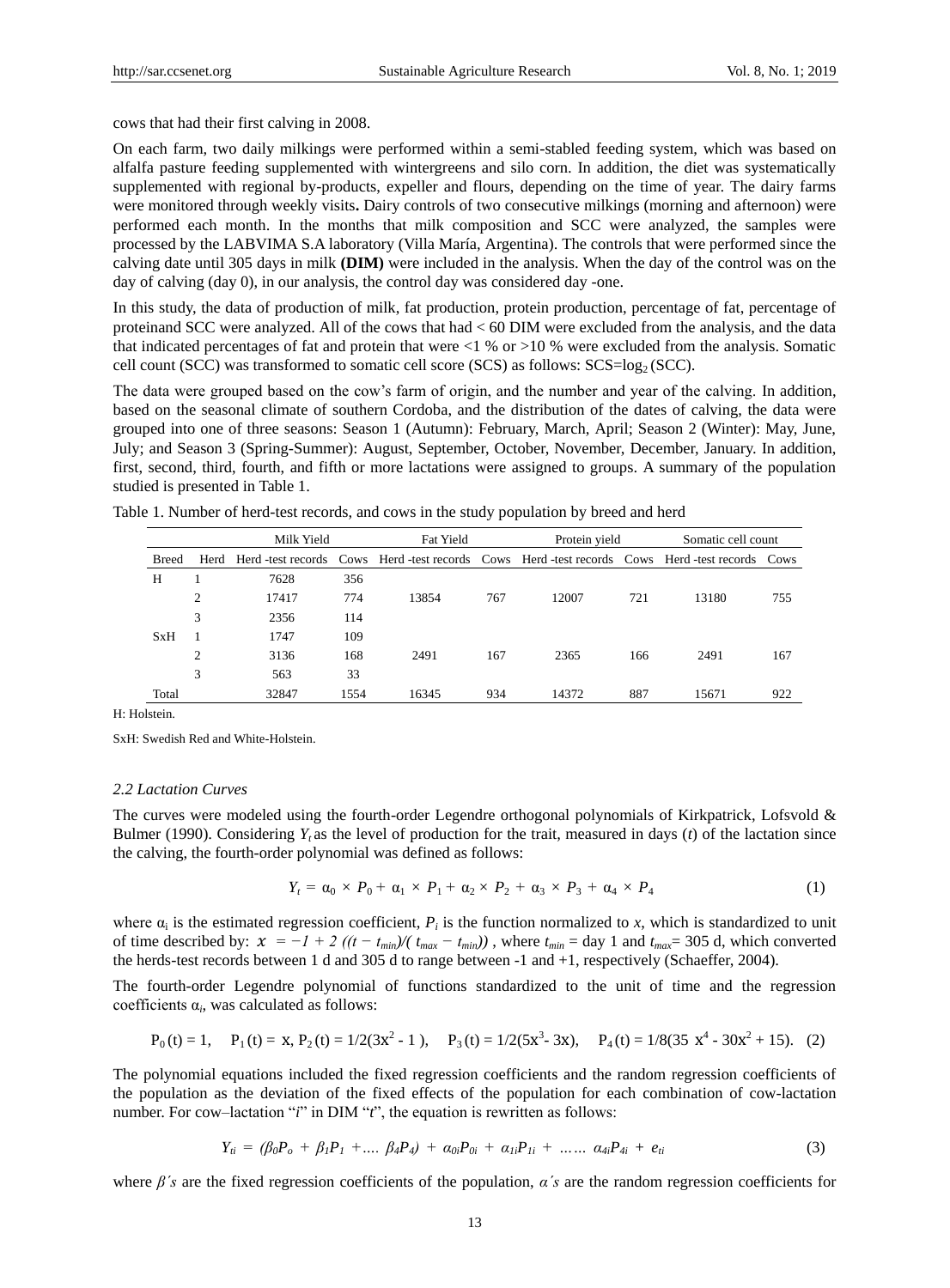each combination of cow-lactation number, and  $e_{(ii)}$  is the random error associated with each observation of day  $t$ and cow–lactation *i*.

In addition to the fourth-order Legendre polynomial, polynomials of order 2 and 3 were also tested. The decision to use a fourth-order polynomial was based on the smallest ‗Akaike's Information Criterion' **(AIC)** value (Akaike 1973), which was achieved with polynomial of order 4. The fourth-order Legendre polynomial was used to predict milk, fat, and protein production, percentage of fat, percentage of protein, and SCS because the Akaike's Information Criterion' (AIC) value (Akaike 1973) was lower than that of the second- and third-order polynomials.

#### *2.3 Statistical Analysis*

Cumulative production of milk, fat, protein, and mean production of fat and protein of each cow were estimated using the polynomial equation as the sum from day 1 to actual lactantion length thougt 305 days. The mean SCS was estimated based on the orthogonal polynomial function. PROC MIXED (SAS®, Versión 9.4, 2014) was used to calculate the least squares mean and the standard error for each variable of the lactation curve, the predictions of accumulated milk, fat, and protein production, the percentages of fat and protein, and the average SCS. All estimates were derived from the following statistical linear model:

$$
y_{ijk} = \mu + HYS_i + R_j + L_k + R L_{jk} + v_l + e_{ijk} \tag{4}
$$

where  $y_{ijk}$  is milk production, fat production, protein production, percentage of fat, percentage of protein, or the average SCS of the dairy farm-year-season i, breed j, and the lactation number k;  $\mu$  is the population average,  $HYS<sub>i</sub>$  is the random effect of the contemporary group, which was defined as cows that occur in the same dairy farm, in the same year, and in the same season  $(i = 1, 2, ..., 54)$ ;  $R_j$  is the fixed effect of breed group  $(j = H$  and SxH); L<sub>k</sub> is the fixed effect of lactation number k (k = 1,2 ... 5); RL<sub>jk</sub> is the interaction between breed j and lactation number k;  $v_1$  is the random effect for each cow 1 (1=1, 2.....1554), and  $e_{ijk}$  is the residual random error associated with the observation  $y_{ijk}$ .

#### **3. Results**

In general, the predictive capacity of the fourth-order Legendre polynomial was high for all traits evaluated ( $r \geq$ 0.94) (data not shown), and the shape of the lactation curve was more flexible than were those derived from the other Legendre polynomials. The regression coefficient estimates that describe the lactation curves for the production of milk, fat, and protein, average SCS, and the percentages of fat and protein of the two breed groups (H and SxH) are shown in SupplementariesTables S1 through S6.

In each of the five consecutive lactations, purebred H cows had significantly  $(p<0.05)$  higher milk production at the start of lactation (intercept) than did the crossbred SxH cows. In lactations 2, 3, and 4, purebred H cows produced significantly more fat than did SxH crossbred cows. In lactations 1, 2, 3, and 4, purebred H cows had significantly higher protein production levels than did crossbred SxH cows (p<0.01). In none of the lactations did SCS differ significantly between the two breed groups. In lactations 1, 2, 3 ( $p<0.01$ ), and 5 ( $p<0.05$ ), crossbred SxH cows produced milk that had a higher percentage of fat than did purebred H cows (Supplementary Table 5). In each of the five lactations, crossbred SxH cows produced milk that had a significantly higher percentage of protein than did purebred H cows ( $p<0.05$ ).

In all of the adult cows (second to fifth lactation), milk production increased from day 1 after calving until 55-60 d postpartum, then gradually decreased until the end of lactation (Figure 1). However, in all of the cows of both breeds, the lactation curve of the first lactation differed from those observed in adult cows (Figure 1). In purebred H cows, the curve of the first lactation was similar to the curves of adult cows, except that it had a very smooth peak at 80 d postpartum, followed by a more slighter and gradual decline until the end of lactation. In the first lactation of the crossbred SxH cows, the increase in production occurred at 92 d postpartum, and the typical decline was not observed, although milk production continued until the last days of the lactation, resembling a plateau, from where a slight decrease in production occurred.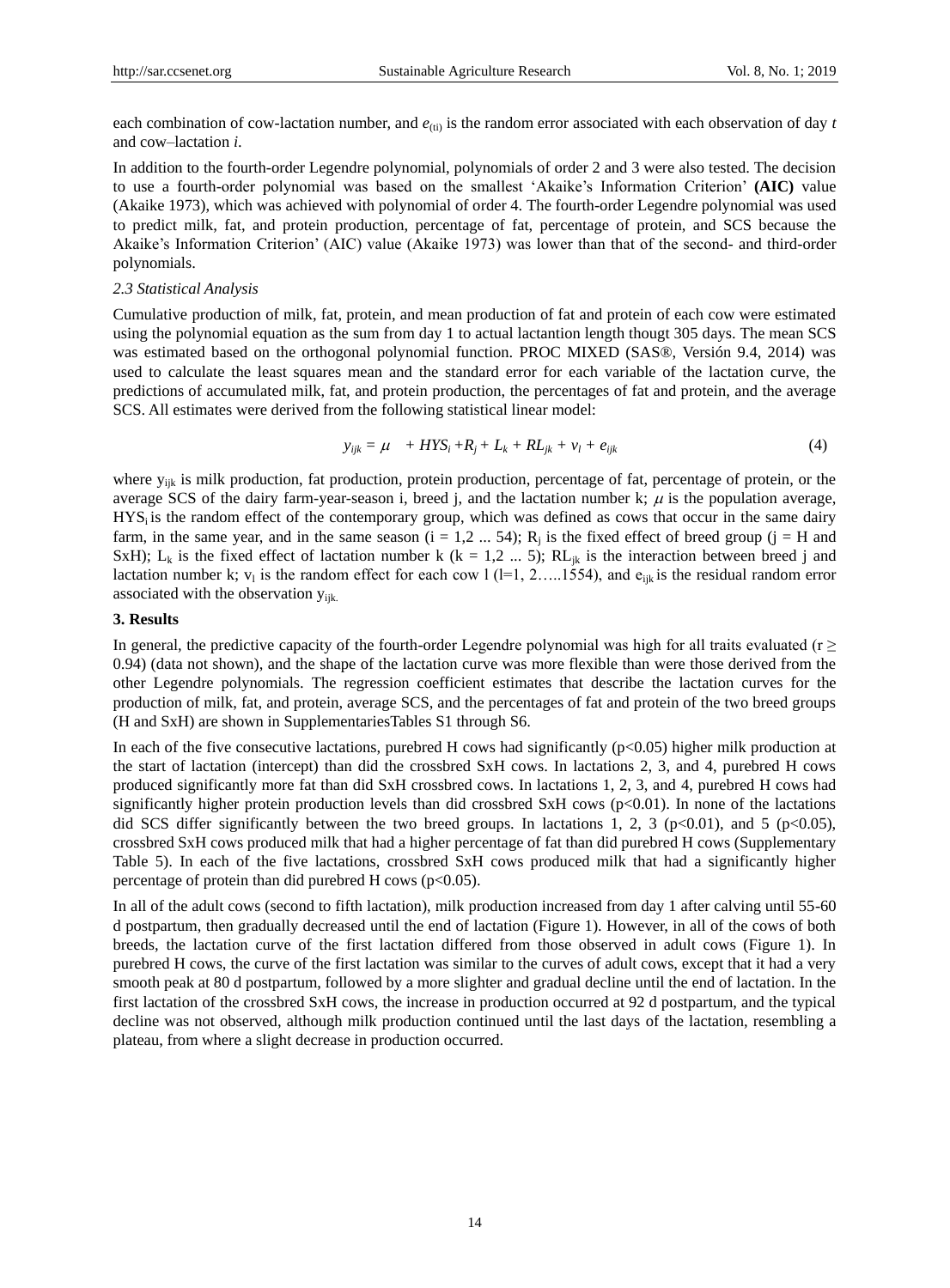

Figure 1. Prediction for milk production (liters/d), from calving until 305 d of lactation (days in milk), in consecutive lactations (H1 to H5) in Holstein (H) cows (a) and (SxH1 to SxH5) in Swedish Red and White-Holstein (SxH) crossbred cows (b)

The lactation curves for fat production, protein production, average SCS, percentage of fat, and percentage of protein are shown in Figures 2-3.

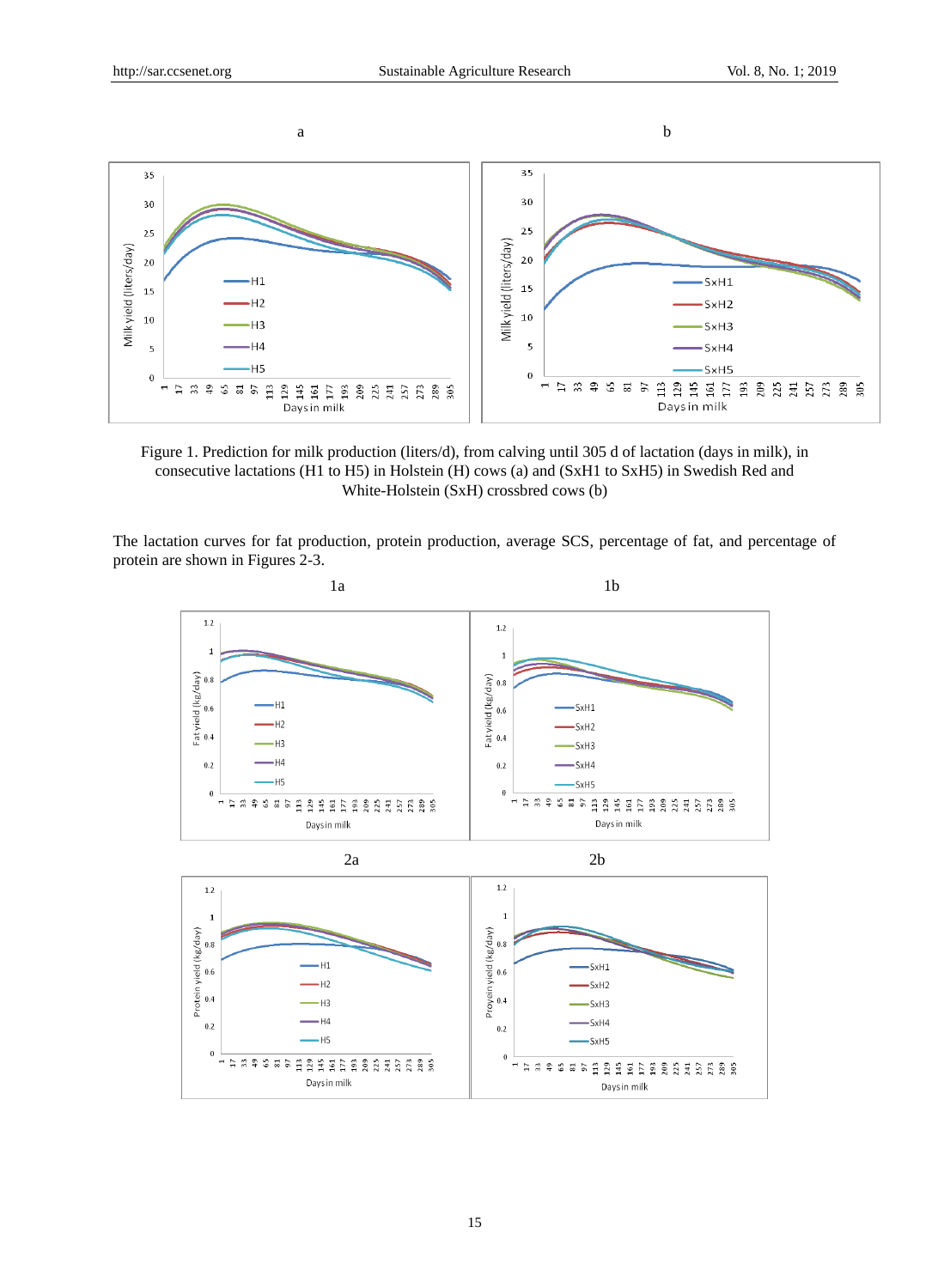

Figure 2. Prediction for fat production (1) (kg/d), protein production (2) (kg/d), andaverage SCS (3) from calving until 305 d of lactation (days in milk), in consecutive lactations (H1 to H5) in Holstein (H) cows (a) and (SxH1 to SxH5) in Swedish Red and White-Holstein (SxH) crossbred cows (b**)**



Figure 3. Prediction of the fat percentage (a) and protein percentage (b) from calving until 305 d of lactation (days in milk) in Holstein (H) cows and Swedish Red and White-Holstein (SxH) crossbred **cows**

Table 2 shows the predictions of the least squares mean for milk production, fat production, protein production, average SCS, percentage of fat, and percentages of protein. Milk production to 305 d was significantly  $(p<0.01)$ higher in purebred H cows (6205 L) than it was in crossbred SxH cows (5505 L). The differences were significant ( $p<0.01$ ) in lactations 1, 2, 3, and 4.

Table 2. Predictions of accumulated productions (mean ± sem) of milk, fat, and protein, average somatic cell score (SCS), and percentages of fat and protein in each lactation, modeled with the fourth-order Legendre polynomial for Holstein (H) cows and Swedish Red and White-Holstein (SxH) crossbred cows

| <b>Breed</b> | Lactation      | Milk                          | Fat                        | Protein                    | Average                      | Fat                             | Protein                         |
|--------------|----------------|-------------------------------|----------------------------|----------------------------|------------------------------|---------------------------------|---------------------------------|
|              | Number         | production                    | production                 | Production                 | <b>SCS</b>                   | percentage                      | percetage                       |
| H            |                | $6205 \pm 53$ <sup>a**</sup>  | $226 \pm 2^{a_{**}}$       | $220 + 2^a$                | 6.39 $\pm$ 0.04 $^{\circ}$   | 3.55 $\pm 0.01$ <sup>b**</sup>  | 3.31 $\pm 0.01$ <sup>b**</sup>  |
| <b>SxH</b>   |                | 5505 $\pm$ 110 <sup>b**</sup> | 213 $\pm 4$ b**            | $201 \pm 4^{6}$ **         | $6.33 \pm 0.09$ <sup>a</sup> | $3.67 \pm 0.03$ <sup>a**</sup>  | $3.40 \pm 0.03$ <sup>a**</sup>  |
| H            | 1              | 5806 $\pm$ 72 <sup>a**</sup>  | $218 \pm 2^{\text{a}}$     | $208 + 3$ <sup>a**</sup>   | $5.85 \pm 0.06$ <sup>a</sup> | $3.60 \pm 0.01$ <sup>b**</sup>  | 3.30 $\pm 0.01$ <sup>b**</sup>  |
| <b>SxH</b>   | 1              | $5173 \pm 103$ <sup>b**</sup> | $213 + 4^a$                | 195 ± 4 <sup>b**</sup>     | $5.92 \pm 0.10^{\text{a}}$   | $3.76 \pm 0.02$ <sup>a**</sup>  | 3.41 $\pm$ 0.02 <sup>a***</sup> |
| H            | $\overline{2}$ | $6520 \pm 75$ <sup>a**</sup>  | $235 \pm 3$ <sup>a**</sup> | $229 + 3$ <sup>a**</sup>   | $5.78 \pm 0.06$ <sup>a</sup> | $3.55 \pm 0.01$ <sup>b**</sup>  | 3.33 $\pm 0.01$ <sup>b**</sup>  |
| <b>SxH</b>   | 2              | 5714 $\pm$ 126 <sup>b**</sup> | $210 \pm 6$ <sup>b**</sup> | $203 \pm 5$ <sup>b**</sup> | $5.67 \pm 0.12$ <sup>a</sup> | $3.65 \pm 0.03$ <sup>a***</sup> | 3.44 $\pm$ 0.02 <sup>a**</sup>  |
| H            | 3              | 6529 ± 79 <sup>a**</sup>      | 234 $\pm$ 3 <sup>a**</sup> | $230 \pm 3$ <sup>a**</sup> | $6.31 \pm 0.06$ <sup>a</sup> | 3.55 $\pm$ 0.02 $b**$           | 3.33 $\pm$ 0.01 $\frac{b}{x}$   |
| <b>SxH</b>   | 3              | 5616 ± 164 $b**$              | $209 \pm 7$ <sup>b**</sup> | $200 + 7$ <sup>b**</sup>   | $6.23 \pm 0.16$ <sup>a</sup> | $3.66 \pm 0.06$ <sup>a***</sup> | 3.40 $\pm$ 0.03 <sup>a*</sup>   |
| H            | $\overline{4}$ | 6253 $\pm$ 79 <sup>a**</sup>  | $228 \pm 3^{\circ}$        | $223 \pm 3^{a*}$           | $6.83 \pm 0.07$ <sup>a</sup> | $3.54 \pm 0.02$ <sup>a</sup>    | 3.31 $\pm$ 0.01 $\frac{b}{x}$   |
| <b>SxH</b>   | $\overline{4}$ | 5412 $\pm 204$ <sup>b**</sup> | $211 \pm 9^{\text{a}}$     | $202 \pm 8^{b*}$           | $6.48 \pm 0.19$ <sup>a</sup> | $3.62 \pm 0.05$ <sup>a</sup>    | 3.40 $\pm$ 0.03 <sup>a*</sup>   |
| H            | 5              | 5915 $\pm$ 77 <sup>a</sup>    | $217 \pm 3^{\circ}$        | $211 \pm 3^{\circ}$        | $7.20 \pm 0.07$ <sup>a</sup> | $3.53 \pm 0.02$ <sup>b*</sup>   | 3.27 $\pm$ 0.01 $\frac{b}{x}$   |
| <b>SxH</b>   | 5              | 5610 $\pm$ 263 <sup>a</sup>   | $221 \pm 10^{a}$           | $207 \pm 9^{\text{a}}$     | 7.35 $\pm$ 0.22 <sup>a</sup> | $3.66 \pm 0.05$ <sup>a*</sup>   | 3.36 $\pm 0.04$ <sup>a*</sup>   |

<sup>a,b</sup> Different superscripts in each column indicate significant differences between breeds in each lactation (\*P < 0.05, \*\*P < 0.01).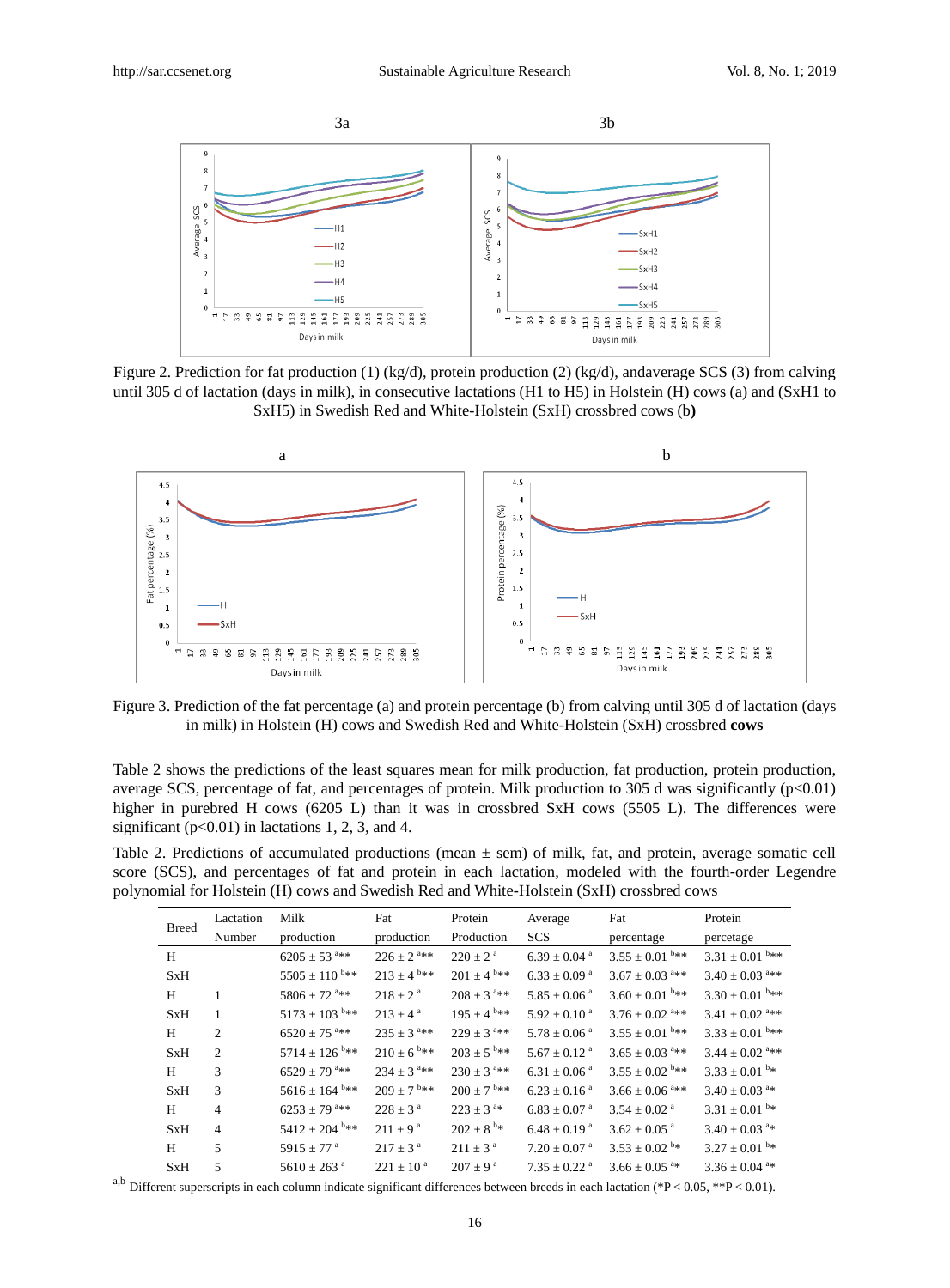For fat production, overall, purebred H cows produced 13 kg more fat than did crossbred SxH cows (p<0.01). In lactations 2 and 3, the differences between breeds were significant ( $p<0.01$ ). There were no significant differences in fat produced, even though purebred H cows produced 5 kg more fat in the first lactation and 17 kg more in the fourth lactation than did the crossbred SxH cows and, in the fifth lactation, crossbred SxH cows produced 4 kg more fat than did purebred H cows.

Overall, the percentage of fat in the milk of purebred H cows was significantly  $(p<0.01)$  less than that of crossbred SxH cows. The difference was highly significant (p<0.01) in lactations 1, 2, and 3, and marginally significant ( $p<0.05$ ) in the fifth lactation.

Protein production was significantly (p<0.01) higher in purebred H cows (220 kg) than it was in crossbred SxH cows (201 kg). The differences were highly  $(p<0.01)$  significant in each of the first three lactations, and marginally (p>0.05) significant in lactation 4.

Overall, the percentage of protein in milk was significantly  $(p<0.01)$  lower in purebred H cows than it was in crossbred SxH cows. Differences were highly (p<0.01) significant in lactations 1 and 2, and marginally (p<0.05) significant in lactations 3, 4, and 5.

In both breeds, SCS increased as lactation progressed. The lowest SCS was 5.67 in lactation 2, and the highest was 7.35 in lactation 5. In none of the lactations did SCS differ significantly between the two breeds.

# **4. Discussion**

The objective of this study was to compare the lactation curves of the production of milk, fat, protein, percentages of fat and protein, and SCS in purebred H cows and SxH crossbred cows in the south-central region of the province of Cordoba, Argentina.

The relationship between the mathematical properties and the shape of lactation curves was analyzed by Macciota et al. (2005) using various common adjustments, who concluded that the orthogonal polynomial models allow the most curvatures and, therefore, are the most flexible model.

Differences between breeds in milk production were constant throughout the first four lactations, in which the crossbred SxH cows produced 11-14% less milk than did the purebred H cows. In the fifth lactation, the difference was 5%. Those results are similar to those reported by Heins and Hansen (2012), who studied five consecutive lactations in purebred H and crossbred SxH cows. Similar to our study, Heins et al. (2006) and Hazel, Heins & Hansen (2017), who studied only first lactations, reported that purebred H cows produced more of milk than did crossbred cows. In our study, the results in the second lactation were similar to those obtained by Swalve et al. (2008); however, unlike ours, in their study, they found that crossbred SxH cows were superior to purebred H cows in the first lactation. Also, unlike our study, Laborde, Dutour, Lopez-Villalobos, Meikle & Chilibroste (2014), who studied cows of first, second and third lactations, found that SxH crossbreed cows produced more of milk than did purebreed H cows.

In our study, in the first lactation, fat production did not differ significantly between the two breeds, which might explain why crossbred SxH cows produced the highest percentages of fat, which was evident in a study by Heins et al. (2006) and Hazel et al. (2017) in the USA, but not in the studies, by Swalve et al. (2008) in Germany, as by Laborde et al. (2014), in Uruguay, where crossbred SxH cows produced more and a higher percentage of fat than did purebred H cows.

Protein production in the first lactation was similar to that reported by Heins et al. (2006), who found that protein production was higher in purebred H cows than it was in crossbred SxH cows. Unlike our study, however, Swalve et al. (2008) found that crossbred SxH cows had higher protein production than did purebred H cows. In addition, our results contrast those of Laborde et al. (2014) and Hazel et al. (2017), who found that did not differ significantly between the purebred H and crossbred SxH cows. In our study and that of Heins and Hansen (2012), in each of the five lactations, the percentage of protein in milk was higher in crossbred SxH cows than it was in purebred H cows.

For the average SCS, our results coincide with the results obtained by Heins and Hansen (2012), average SCS did not differ significantly between the two breeds in lactations 2, 3, and 4; however, unlike our study, they found that crossbred SxH cows had a lower average SCS than did purebred H cows. In addition, our results contrast those of Swalve *et al*. (2008), who found that, in lactation 1 and lactation 2, crossbred SxH cows had higher average SCS than did purebred H cows.

The predictions from the least squares mean for milk production to 305 d did not adjust for the difference in days open (DO) in the cows in the two breed groups. Lee, VanRaden, Norman, Wiggans & Meinert (1997) reported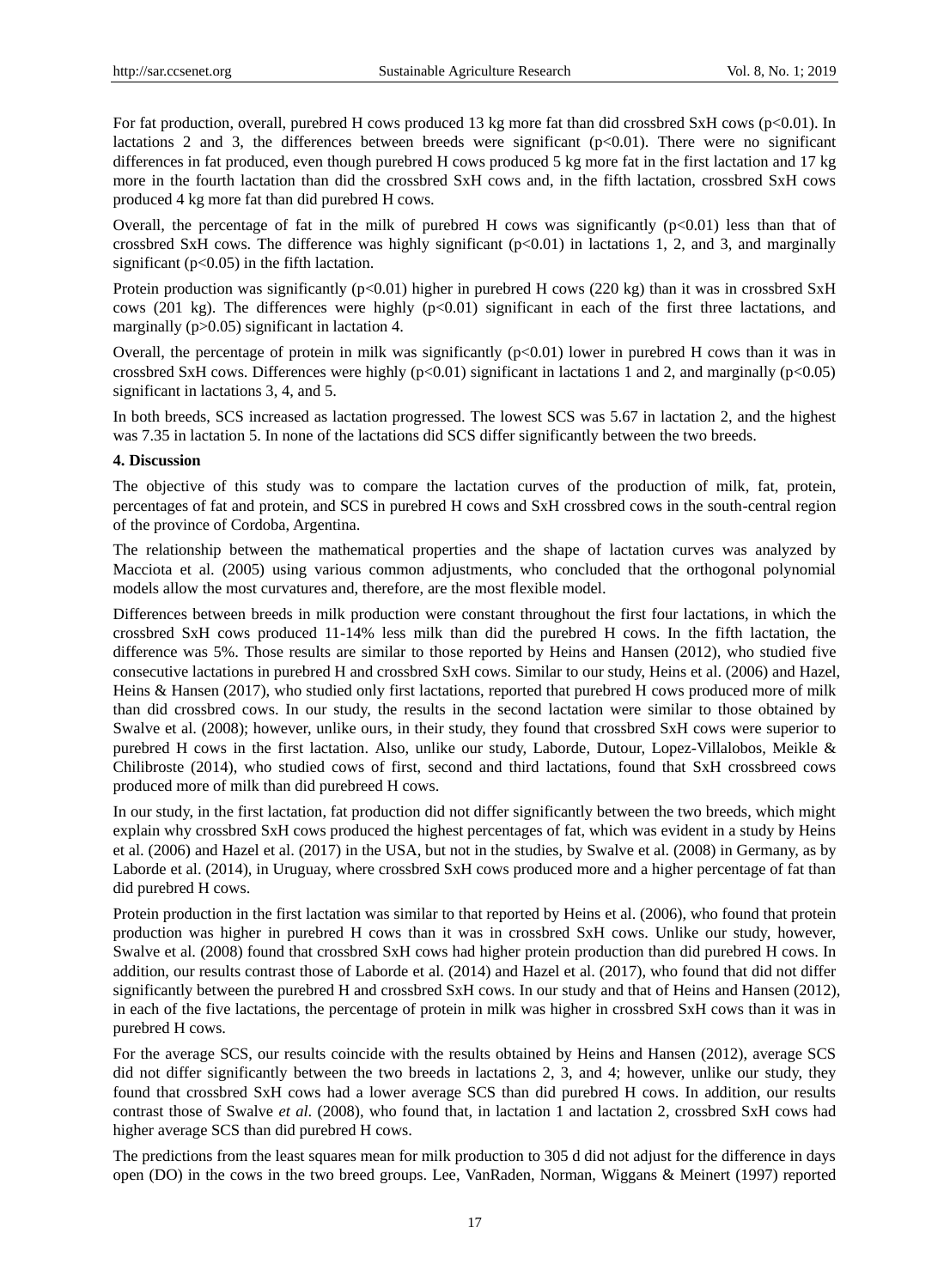that DO had a significant effect on production; specifically, that fewer DO reduced in production, and an increase in production DO. Therefore, if the appropriate adjustment for DO were applied, the production of crossbred SxH cows might have been closer to the production of purebred H cows (Heins et al., 2006). Our study did not assess production efficiency, which is the production of milk or milk solids per unit of food consumption (López-Villalobos et al., 2008), even though crossbred SxH cows are smaller than purebred H cows, which reduces maintenance costs. If the production-versus-consumed adjustment of production was included, production differences between breeds could be reduced further. The advantages of those features can compensate substantially for any potential loss in the production of the crossbreed cows compared to the purebred H cows. Production and functional traits should be assessed simultaneously to measure dairy cow performance broadly, rather than by measuring milk production, only.

The results of our study are of importance to the region of Cordoba and Argentina, as well as for other countries since the study used commercial herds in semi-pastoral production systems, rather than experimental herds. In addition, to our knowledge, similar studies have not been performed in Argentina. Publications on the subject, found in the literature, come from various countries, which have established production systems and different levels of management to those used in Argentina. In addition, our results are similar to those of others (Heins et al., 2006; Swalve et al., 2008; Heins & Hansen, 2012), who reported that SxH crossbred cows produced in consecutive lactations from 90% to 94% of what purebred H cows produced, but with higher percentages of fat (+3,4%) and protein (+2,7%).

It is important to emphasize that, at this time, both producers, technical consultants, and leaders in the dairy industry agree that it is important to measure the performance of the dairy cow comprehensively, and not solely on milk production. Further research will help to determine whether crossbreeding can be a cost-effective tool for improving the production, fertility, and survival in dairy cattle.

Under the conditions of our study, SxH crossbred cows had significantly higher percentages of fat and protein to 305 d than purebred H cows; however, purebred H cows were significantly superior to SxH cross cows for the production of 305-d milk, fat, and protein. Mammary health, expressed in SCS, did not differ significantly between the two breed groups.

The results suggest that crossbreeding purebred Holstein cows with SRW bulls can improve the composition of milk solids without affecting mammary health and, in this way, compensate substantially for any potential loss in the production and/or quality of the milk of the crossbred cows compared to purebred H cows.

# **Acknowledgment**

The authors are especially grateful to the owners/ managers of the 3 Ucacha, Argentina dairy herds, who willingly provided data from their cows. Without their cooperation, these studies would not have been possible.

## **References**

- Akaike, H. (1973). Information theory as an extension of the maximum likelihood principle. In Proceedings of the 2nd International Symposium on Information Theory. *Akademiai Kiado, Budapest Hungary*. 267-281.
- Auldist, M. J., Pyman, M. F. S., Grainger, C., & Macmillan, K. L. (2007). Comparative reproductive performance and early lactation productivity of Jersey × Holstein cows in predominantly Holstein herds in a pasture-based dairying system. *Journal of Dairy Science, 90*, 4856-4862. <https://doi.org/10.3168/jds.2006-869>
- Buckley, F., Lopez-Villalobos, N., & Heins, J. B. (2014). Crossbreeding: implications for dairy cow fertility and survival. *Animal, 8*(suppl 1), 122-133. https://doi:10.1017/S1751731114000901
- Catillo, G., Macciotta, N. P. P., Carretta, A., & Cappio-Borlino, A. (2002). Effects of age and calving season on lactation curves of milk production traits in Italian water buffaloes. *Journal of Dairy Science, 85*, 1298-1306. https://doi.org/10.3168/jds.S0022-0302(02)74194-5
- Coffey, E. L., Horan, B., Evans, R. D., & Berry, D. P. (2016). [Milk production and fertility performance of](http://www.sciencedirect.com/science/article/pii/S0022030216301990)  Holstein, Friesian, and Jersey purebred cows [and their respective crosses in seasonal-calving commercial](http://www.sciencedirect.com/science/article/pii/S0022030216301990)  [farms.](http://www.sciencedirect.com/science/article/pii/S0022030216301990) *Journal of Dairy Science, 99*, 5681-5689. https://doi.org/10.3168/jds.2015-10530
- Dechow, C. D., Rogers, G. W., Cooper, J. B., Phelps, M. I., & Mosholder, A. L. (2007). Milk, fat, protein, and somatic cell score and days open among Holstein, Brown Swiss and their crosses. *Journal of Dairy Science, 90*, 3542-3549.<https://doi.org/10.3168/jds.2006-889>
- Demarco, D. (2010). La Production de carne vacuna and el stock bovino. Una relación de creciente deterioro. Retrieved from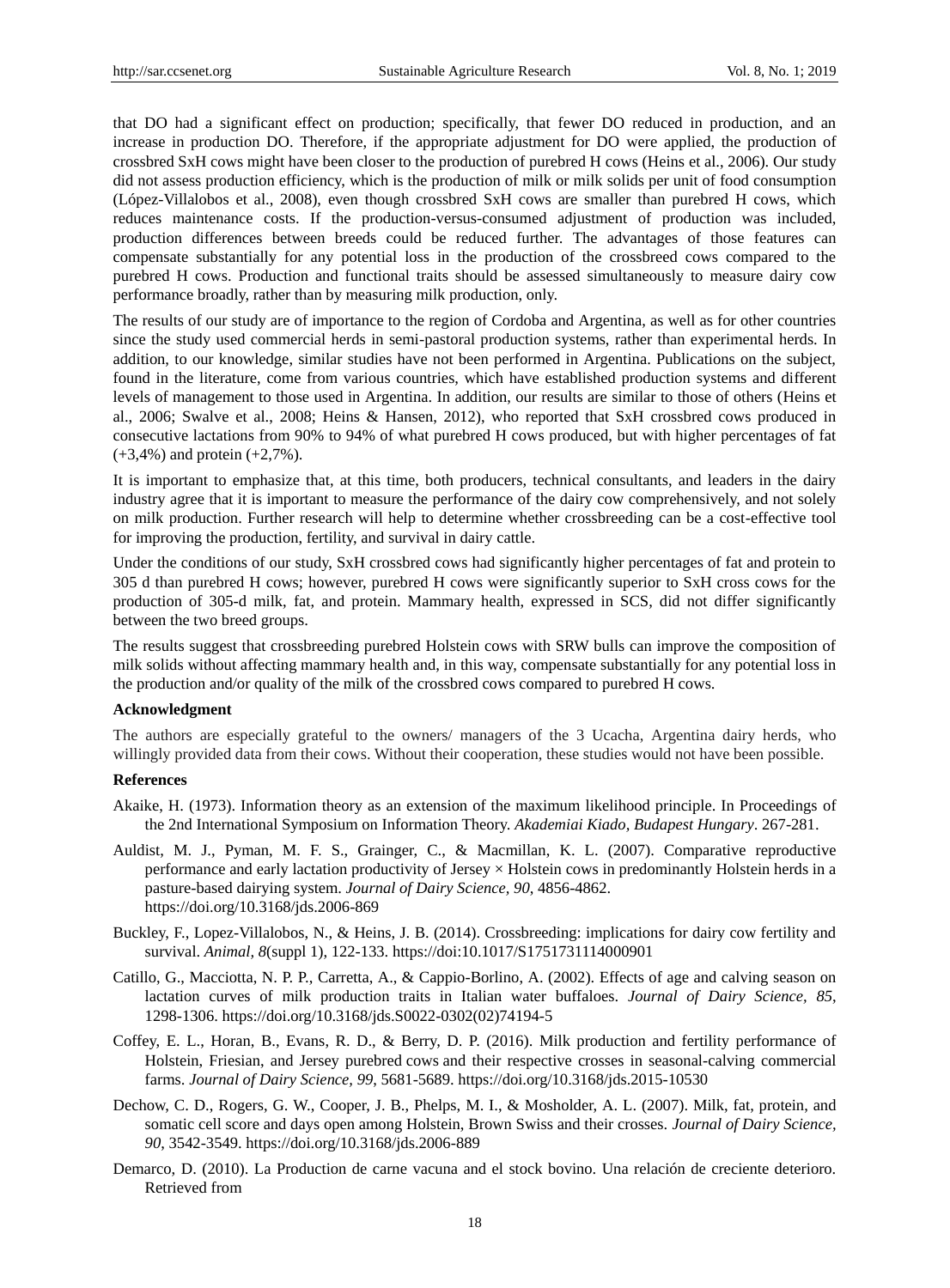http://www.produccion-animal.com.ar/informacion\_tecnica/origenes\_evolucion\_y\_estadisticas\_de\_la\_gana deria/100-LaProducciondeCarneyelStock%20bovino.pdf.

- Fohrman, M. H., McDowell, R. E., Matthews, C. A., & Hilder, R. A. (1954). A *crossbreeding experiment with dairy cattle*. Technical Bulletin 1074, USDA, Washington DC, USA.
- Hansen, L. B., Heins, B. J., & Seykora, A. J. (2005). Crossbreeding: Why the interest? What to expect. *In Proceedings of the 42nd Florida Dairy Production Conference*, 3 May 2005, Gainesville, Florida, USA. 14-21.
- Harris, B. L., Holmes, L. C., Winkelman, A. M., & Xu, Z. Z. (1996). Comparisons between fertility and survival of strains of Holstein-Friesian cows, Jersey cows and their crosses in New Zealand. *British Society of Animal Science, 26*, 491-493. https://doi.org/10.1017/S0263967X00034182
- Hazel, A. R., Heins, B. J., & Hansen, L. B. (2017). Production and calving traits of Montbeliarde  $\times$  Holstein and Viking Red × Holstein cows compared with pure Holstein cows during first lactation in 8 commercial dairy herds. *Journal of Dairy Science, 100*, 4139-4149.<https://doi.org/10.3168/jds.2016-11860>
- Heins, B. J., Hansen, L. B., & Seykora, A. J. (2006). Production of pure Holsteins versus crossbreds of Holstein with Normande, Montbeliarde, and Scandinavian Red. *Journal of Dairy Science, 89*, 2799-2804. [https://doi.org/10.3168/jds.S0022-0302\(06\)72356-6](https://doi.org/10.3168/jds.S0022-0302(06)72356-6)
- Heins, B. J., & Hansen, L. B. (2012). Short communication: Fertility, somatic cell score, and production of Normande  $\times$  Holstein, Montb diarde  $\times$  Holstein, and Scandinavian Red  $\times$  Holstein crossbreds versus pure Holsteins during their first 5 lactations. *Journal of Dairy Science, 95*, 918-924. <https://doi.org/10.3168/jds.2011-4523>
- Kargo, M., Madsen, P., & Norberg, E. (2012). Short communication: Is crossbreeding only beneficial in herds with low management level?. *Journal of Dairy Science, 95*, 925-928. https://doi.org/ 10.3168/jds.2011-4707
- Kirkpatrick, M., Lofsvold, D., & Bulmer, M. (1990). Analysis of inheritance, selection, and evolution of growth trajectories. *Genetics, 124*, 979-993.
- Laborde, D., Dutour, J. E., Lopez-Villalobos, N., Meikle, A., & Chilibroste, P. (2014). Productive and reproductive performance of crossbred cows of North American Hosltein, New Zealand Friesian, New Zealan Jersey or Swedish Red-and-White sires and Uruguayan Holstein dams in a seasonal-calving, predominantly pasture-based system. *In Proceedings of the 10th World Congress of Genetics Applied to Livestock Production*. 19 August 2014, Vancouver, BC, Canada, Poster No. 812.
- Lee, J. K., VanRaden, P. M., Norman, H. D., Wiggans, G. R., & Meinert, T. R. (1997). Relationship of yield during early lactation and days open during current lactation with 305-day yield. *Journal of Dairy Science, 80*, 771-776. [https://doi.org/10.3168/jds.S0022-0302\(97\)75997-6](https://doi.org/10.3168/jds.S0022-0302(97)75997-6)
- Lopez-Villalobos, N., Garrick, D. J., Holmes, C. W., Blair, H. T., & Spelman, R. J. (2000). Profitabilities of some mating systems for dairy herds in New Zealand. *Journal of Dairy Science, 83*, 144-153. [https://doi.org/10.3168/jds.S0022-0302\(00\)74865-X](https://doi.org/10.3168/jds.S0022-0302(00)74865-X)
- Lopez-Villalobos, N., Berry, D. P., Horan, B., Buckley, F., Kennedy, F., O'Donovan, M., Shalloo, L., & Dillon, P. (2008). Genetics of residual feed intake in Irish grazing dairy cows. *In Proceedings of the New Zealand Society of Animal Production, 68*, 97-100.
- Macciotta, N. P. P., Vicario, D., & Cappio-Borlino, A. (2005). Detection of different shapes of lactation curve for milk yield in dairy cattle by empirical mathematical models. *Journal of Dairy Science, 88*, 1178-1191. [https://doi.org/10.3168/jds.S0022-0302\(05\)72784-3](https://doi.org/10.3168/jds.S0022-0302(05)72784-3)
- Malchiodi, F., Cecchinato, A., & Bittante, G. (2014). Fertility traits of purebred Holsteins and 2- and 3-breed crossbred heifers and cows obtained from Swedish Red, Montbéliarde, and Brown Swiss sires. *Journal of Dairy Science, 97*, 7916-7926[. https://doi.org/10.3168/jds.2014-8156](https://doi.org/10.3168/jds.2014-8156)
- Mostert, B. E., Theron, H. E., & Kanfer, F. H. J. (2003). Derivation of standard lactation curves for South African dairy cows. *South African Journal of Animal Science, 33*(2). <http://dx.doi.org/10.4314/sajas.v33i2.3758>
- Oltenacu, P. A., & Broom, D. M. (2010). The impact of genetic selection for increased milk yield on the welfare of dairy cows. *Animal Welfare, 19*, 39-49.
- Philipsson, J., Jansson, L., & Brannang, E. (1975). *Selection index of bulls regarding economically important characters*. Report of the Agricultural College of Sweden, Uppsala.